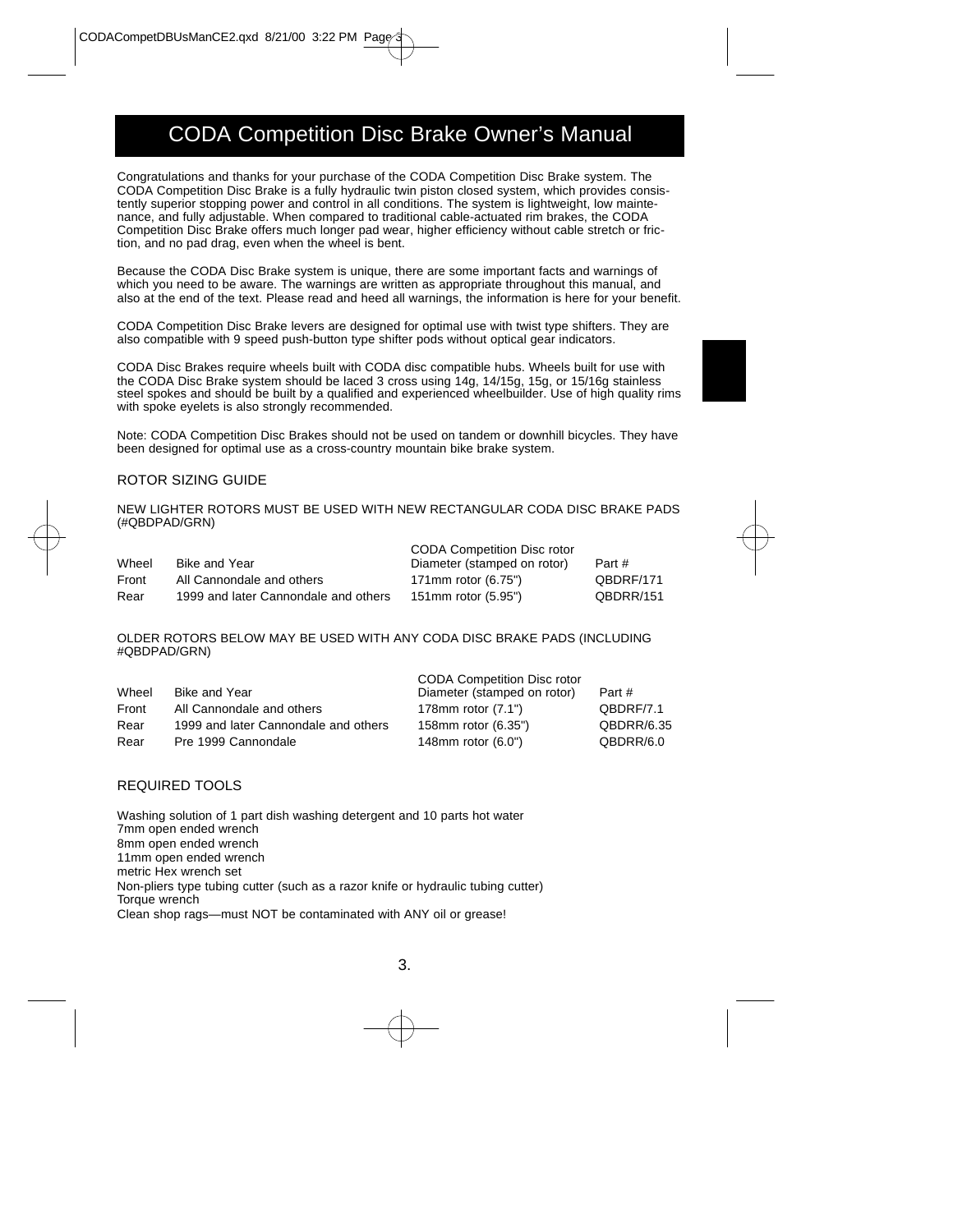# SECTION I: INSTALLATION AND SETUP

WARNING: Brake systems are very important to the safety of any bicycle and Cannondale strongly recommends that any work to them be performed by an authorized Cannondale dealer. The following instructions are provided for persons who have a good knowledge of bicycle specific mechanical procedures and who are equipped with the proper tools and equipment. Incorrect installation or service may reduce braking performance, and could lead to injury or death. If you have any doubts about your ability to perform the following procedures, contact your local authorized Cannondale dealer.

If the brake rotor is ever contaminated with oil, grease, or brake fluid, it must be thoroughly cleaned with the detergent and hot water solution, rinsed with clean water, and air dried before the bike is ridden again. If the pads are contaminated, they must be discarded and replaced. Contaminated or oily braking surfaces will not produce enough friction to stop the bicycle, resulting in a loss of control of the bicycle and risk of injury or death to the rider.

Note that the CODA Competition Disc Brake calipers are not serviceable. Do not remove the 2.5mm hex screw on the back of the caliper, it is there as a manufacturing step only. If removed, hydraulic fluid will leak, risking contamination of the pads and rotors, and decreasing brake power. It will need to be reinstalled using Loctite 620 (green) and torqued to 12-14 Ft-Lbs (16.5-19 Nm). Additionally, the system will need to be re-bled.

#### MOUNTING ROTOR TO HUB

1. Attach the rotors to the hubs with the supplied M5 x 12 bolts. As indicated by the chart above, the larger rotor goes on the front hub. The metric size of the rotor in millimeters is stamped on each rotor. Torque the rotor bolts to 40-50 In-Lbs (4.5-6 Nm.) Be sure that the rotor is installed with the ROTATION arrow pointing in the same direction as forward wheel rotation (see Fig. 1.)

Note that the Lefty front hub uses a plastic seal which goes between the rotor and the large cartridge bearing to guard against water and dirt. Make sure that the Lefty seal is in place before bolting on the rotor, and that the attached rotor will hold the seal in place.

2. Periodically check the bolts holding the brake rotors to the hubs for tightness.

# Fig. 1

#### INSTALLING AND REMOVING BRAKE PADS

**CAUTION: THE BRAKE PADS EQUIPPED WITH THE CODA COMPETITION DISC BRAKE SYS-TEM ARE MADE OF A KEVLAR BASED COMPOUND SPECIFICALLY DESIGNED FOR USE WITH THE BRAKE SYSTEM'S STAINLESS STEEL BRAKE ROTORS. USE ONLY CODA REPLACEMENT BRAKE PADS (KIT # QBDPAD/GRN) WHICH ARE MATCHED TO THE BRAKE ROTOR MATERIAL. NOTE THAT OLDER SQUARE CODA COMPETITION DISC BRAKE PADS ARE NOT COMPATIBLE WITH THE NEWER CODA EXPERT AND COMPETITION DISC BRAKE ROTORS (171MM AND 151MM DIAMETERS.) HOWEVER, THE NEW RECTANGULAR CODA DISC BRAKE PADS (KIT # QBDPAD/GRN) MAY BE USED ON ALL CODA DISC BRAKE SYS-TEMS, REGARDLESS OF ROTOR SIZE. THE NEW RECTANGULAR CODA COMPETITION DISC BRAKE PADS ARE ALSO RIGHT AND LEFT SIDE SPECIFIC. THE PAD MUST BE INSERTED SO THAT THE ENTIRE SURFACE OF THE PAD MAKES CONTACT WITH THE ROTOR. SEE FIG. 2 FOR LEFT AND RIGHT PAD IDENTIFICATION.**

Caution: Use only genuine CODA replacement disc brake pads. Use of other brake pads will void the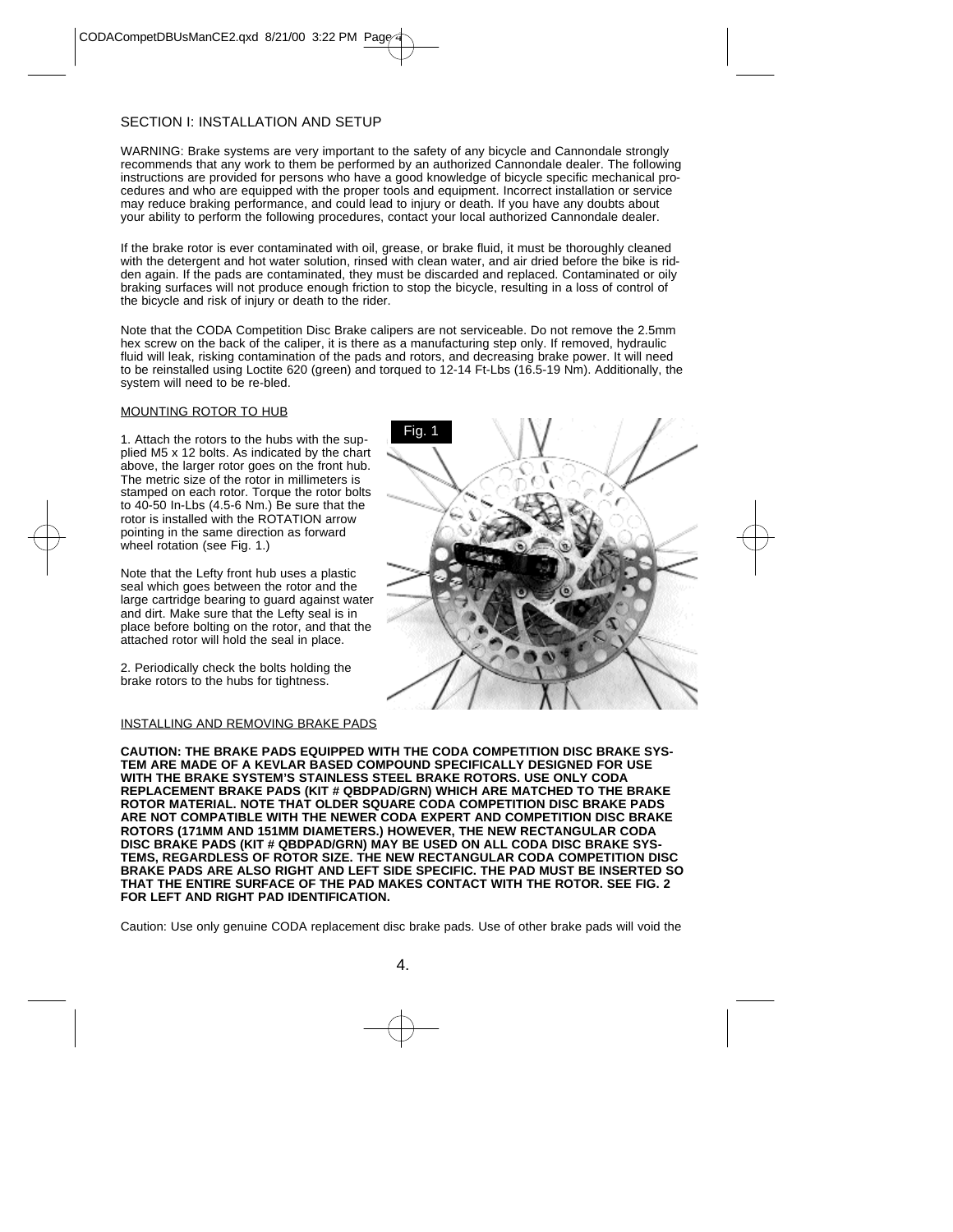

brake's warranty and could lead to possible brake failure.

1. The CODA Competition Disc Brake pads are held in the caliper by magnetic force. The pads have a steel backing plate and must be installed with this steel plate facing into the body of the caliper and the abrasive side facing the rotor, which runs between the two pads.

2. Turn the pad clearance adjuster barrel on each brake lever out all the way. This will open up the caliper pistons as far as possible.

Note: The pad clearance adjuster on the Competition Disc brake works the opposite way from a cantilever brake lever adjusting barrel. When the pad clearance adjuster on the Competition Disc brake lever is extended all the way, the pads are opened up as far as possible. As the pad clearance adjuster is threaded into the brake lever, the pads move in towards the rotor.

3. Install the pads one at a time by simply holding the tab on each pad and sliding each pad into the rotor slot and then into the square hole on each side of the slot. The pin on each piston must mate with the hole in the back of each pad, and the tabs of each pad will stick out of the caliper near the lower caliper mounting bolt.

4. Pads can be removed by simply grasping the steel tab on each, lifting the pad out of the square hole in the caliper, and maneuvering the pad out through the rotor slot in the body of the caliper.

#### MOUNTING BRAKE LEVERS

Note: The CODA Competition Disc Brake system comes assembled with the left brake lever attached to the front caliper and the right brake lever to the rear caliper. If you would like to reverse this arrangement, simply flip the lever over and install it on the other side of the handlebar. The brake levers are symmetrical and can be used on either side of the bar.

1. Slide the brake levers onto the handlebar with brake lines pointing toward the center of the handlebar, as you would any standard mountain bike type brake lever. Generally, shifters will go on the handlebar to the outside of the brake levers.

2. Tighten the shifters and install the grips per the manufacturers' instructions.

3. Once the brake levers and shifters have been positioned as desired, tighten the brake lever bolts to 72-108 In-Lbs (8-12 Nm.)

4. The reach of each brake lever can be adjusted closer by turning the 2.5mm Hex head lever adjusting screw clockwise. This will also more the pads closer to the brake rotor. If you adjust the reach of the brake levers after having set up the brakes, it may be necessary to readjust the pad clearance with the adjuster barrel on the brake lever. See the "PAD ADJUSTMENT" section below.

Note that the CODA Competition Disc Brake levers and brake lever blades are not interchangeable with those from the CODA Expert Disc Brake.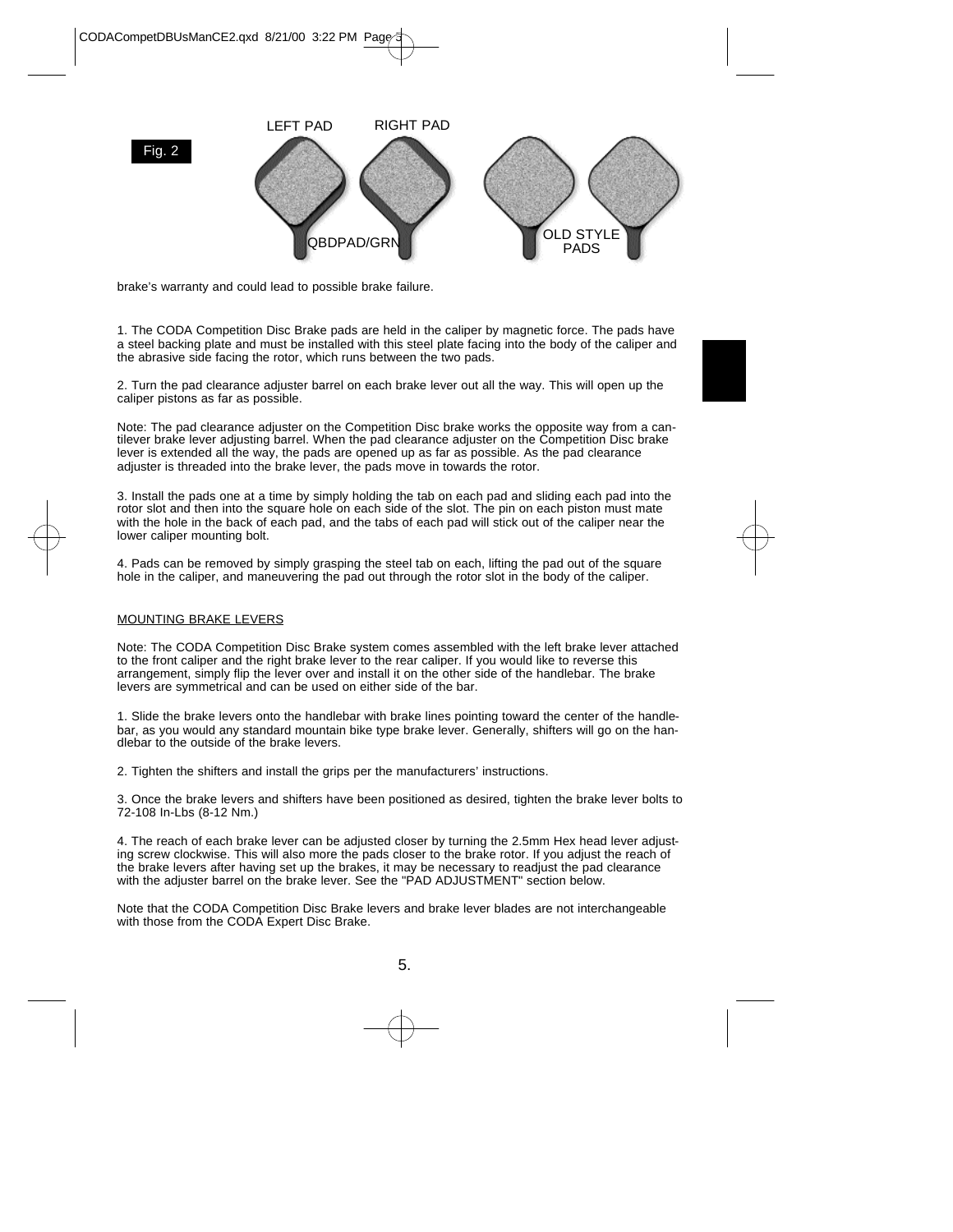#### MOUNTING OF CALIPERS

1. Before installing the calipers, install each wheel into the frame or fork dropouts ensuring that the axle is correctly seated (the brake rotor should be on the caliper mounting side.) Tighten the quick release skewer firmly.

#### **CAUTION: FOR INSTRUCTIONS ON THE COR-RECT USE OF QUICK RELEASES, PLEASE SEE SECTION 6 (HOW THINGS WORK) OF THE CANNONDALE OWNER'S MANUAL OR THE QUICK RELEASE SECTION OF YOUR BICY-CLE'S MANUAL.**

2. Make sure that the brake pads are correctly installed in the caliper, and that the pad adjuster on the brake lever is screwed all the way out for maximum clearance.

3. Hook the caliper over the brake rotor. Place two shims per bolt between the caliper and the frame mounting tabs, and thread in the supplied M6 x 18mm bolts. Tighten the bolts to 69-78 In-Lbs (8-9 Nm) (see Fig. 3.)

4. Check that the rotor is centered in the caliper. If it is not, add or remove shims from each caliper mounting bolt until the rotor is centered between the pads (see Fig. 4.) Add or remove shims evenly, so that both bolts have the same number of shims. Adjust the caliper up and down so that the brake pads sit as high as possible on the rotor while making full contact. Do not allow the brake pads to sit above the outside edge of the rotor.

5. When adjusted, tighten both bolts to 69-78 In-Lbs (8-9 Nm.) You should periodically check the caliper bolts for tightness.

6. Repeat the procedure for the other brake caliper.

**CAUTION: ATTACH THE BRAKE LINES TO THE FRAME AND FORK SO THAT THEY DO NOT CON-TACT THE WHEEL OR TIRE, OR INTERFERE WITH THE TRAVEL OF THE SUSPENSION OR THE ACTION OF THE STEERING. USE THE SUPPLIED GUIDE CLIPS (KIT # QBDC/) TO ATTACH THE BRAKE LINES TO THE BIKE'S EXISTING CABLE HOUSING STOPS. ALSO BE SURE THAT THE**





**BRAKE LINES ARE NOT SO LONG AS TO POSSIBLY SNAG ON ANYTHING WHILE RIDING. SEE THE SECTION BELOW ON SHORTENING BRAKE LINES.**

#### PAD ADJUSTMENT

1. When the system is fully installed, or when you change the brake pads or bleed the system, you will need to adjust the position of the pads. Turn the pad adjusters on the brake levers until the pads contact the brake rotor at the desired lever travel.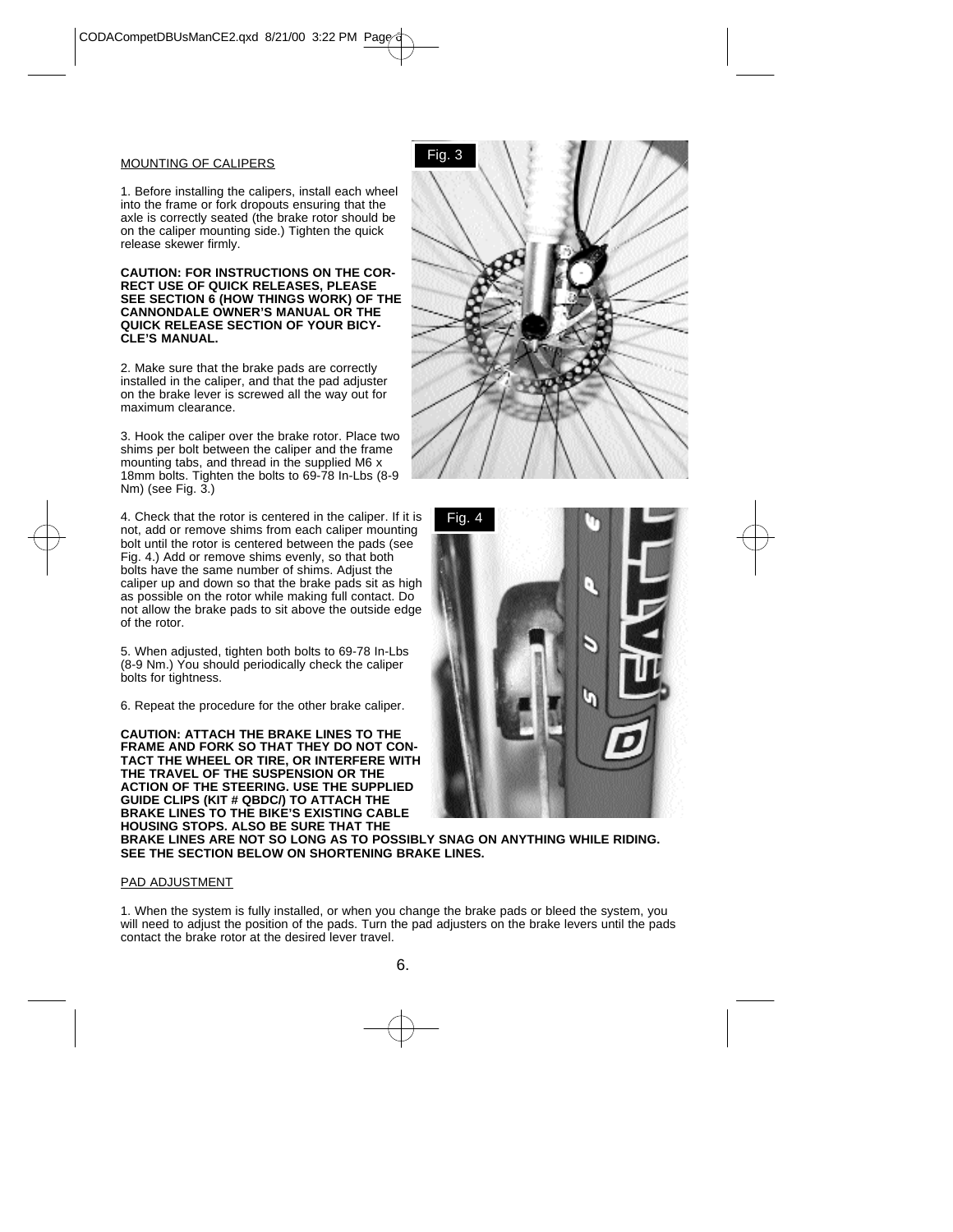Note: The pad clearance adjuster on the Competition Disc brake works the opposite way from a cantilever brake lever adjusting barrel. When the pad clearance adjuster on the Competition Disc brake lever is extended all the way, the pads are opened up as far as possible. As the pad clearance adjuster is threaded into the brake lever, the pads move in towards the rotor.

2. If one of the pads is moving more than the other in the caliper, you will need to break the initial seal stiction on that piston. Remove the wheel from that caliper and using a vinyl coated T-handled 3mm hex wrench or similar (coated to avoid scratching or damaging the piston), press against the piston which moves more. Gently and slowly pull the brake lever which controls that brake until the opposite

Fig. 5

piston moves freely. Remove the hex wrench, reinstall the wheel, and check to see that both pads move equally. Repeat if necessary.

3. Check that the brakes work well and that all parts and brake lines are tight and secure before riding. Ride cautiously at first while you get used to your new brakes, as hydraulic disc brakes have very different braking characteristics than cable-actuated rim brakes. Remember that new pads will require 30-40 full stops to achieve full stopping power. The bedding-in process can be accelerated by first riding 200-300 meters slowly around a flat smooth area (such as an empty parking lot) with the brakes applied so that they drag. Then make 20-30 full stops from about 10 miles / hour (15.5 Km / h).

# BRAKE PAD RETAINER

Whenever the wheel is removed from the bicycle, insert the CODA Brake Pad Retainer (part # QC111/)



into the

caliper to ensure that the brake pads are not dislodged from the caliper. First, check to make sure that the pad retainer is clean and free of oil, grease, or brake fluid. Insert the edge of the retainer with the wide opening all the way into the slot in the caliper. The two round knobs will secure the retainer in the caliper. See Fig. 5.

Be sure that both pads are in the caliper when reinstalling the wheel.

#### BRAKE SYSTEM WEAR INDICATORS

Replace CODA brake pads when they have worn to the point that the caliper piston pin hole goes all the way through the pad (see Fig. 6.)

The CODA rotors are also subject to wear and need to be replaced when they are .068" (1.73mm) or thinner. When new they measure .078" (1.98mm) thick.

The CODA hydraulic fluid, developed by NASA, is not effected by extreme temperatures and does not absorb moisture, so does not break down over time.

# SECTION II<sup>I</sup> SERVICE

# SHORTENING BRAKE LINES

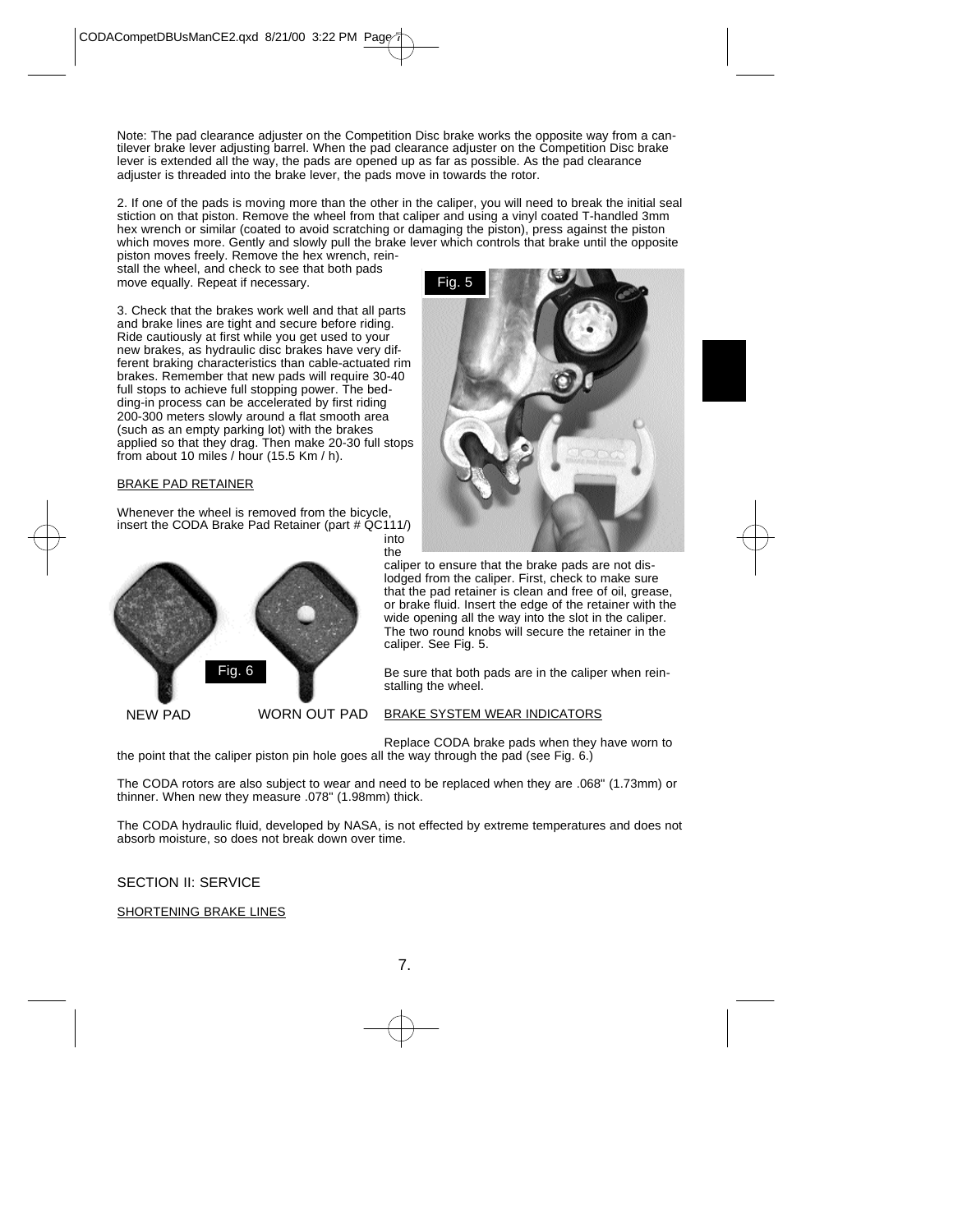Note: You must shorten the brake line at the caliper end.

**CAUTION: REMOVE WHEEL AND PADS FROM THE SYSTEM BEFORE DISCONNECTING BRAKE LINES! MAKE SURE THAT THE PADS AND BRAKE ROTOR STAY CLEAN AND FREE OF OIL, GREASE, AND BRAKE FLUID. BEFORE HANDLING THE BRAKE PADS OR ROTOR, CLEAN THE OUTSIDE OF THE BRAKE LINES, CALIPER, AND LEVER WITH THE DETERGENT AND HOT WATER SOLUTION, RINSE WITH CLEAN WATER, AND ALLOW TO AIR DRY, AND WASH YOUR HANDS! IF THE ROTORS ARE CONTAMINATED WITH BRAKE FLUID, CLEAN THEM WITH THE DETERGENT AND HOT WATER SOLUTION, RINSE WITH CLEAN WATER, AND ALLOW TO AIR DRY. IF THE PADS ARE CONTAMINATED, DISCARD THEM AND USE NEW PADS.**

1. Thread the pad clearance adjuster at the brake lever all the way out (for maximum pad clearance.)

2. Remove the wheels and the brake pads from the bike. Pull back the plastic cover at the caliper, exposing the brake line threaded sleeve fitting.

3. Using an 8mm wrench, unthread the fitting and pull the brake line out of the caliper. Slide the cover and threaded fitting up the brake line well clear of where you'll be cutting.

Do not activate the brake lever with the line disconnected!

4. Use a razor knife or hydraulic tubing cutter to trim the hydraulic line to the desired length. Cut the end of the tubing square and at least 1cm from the end to avoid cutting the old tubing insert. Do not use a serrated knife or a pliers-type cutter, as these will damage the end of the brake line.

5. Slip a new compression ferrule over the cut end of the tubing, up far enough so that 0.5mm of tubing extends through the ferrule. Orient the fitting with the sharp edge toward the threaded sleeve

(away from the caliper). Then press the barbed end of a new hydraulic line insert into the end of the tubing. There should be no more than 1.6mm between the end of the tubing insert and the compression ferrule. See Fig. 7.



Important: Use a new compression ferrule and line insert each time the brake line is shortened. Several spares are included with the brake set.

6. Press the end of the tubing into the caliper until the ferrule makes contact with the inside of the caliper, checking to make sure that the brake line is clear of tires and wheels or any other possible snags. Slide the threaded sleeve down to the caliper and screw it in, being careful not to cross thread the fitting. Tighten the threaded sleeve to 69-78 In-Lbs. (8-9 Nm.)

7. Tug gently on the brake line to make sure the fitting is fully threaded in.

8. Before reinstalling the wheels or brake pads, or riding the bike, you must bleed the brake system. See the next section on brake bleeding for instructions.

#### BRAKE SYSTEM BLEEDING AND FLUID CHANGE

#### **CAUTION: USE ONLY CODA DISC BRAKE FLUID. OTHER TYPES OF BRAKE FLUID MAY NOT BE COMPATIBLE WITH THE COMPETITION BRAKE'S SEALS AND HYDRAULIC SYSTEM.**

**CAUTION: REMOVE WHEEL AND PADS FROM THE SYSTEM BEFORE BLEEDING THE BRAKE SYSTEM! MAKE SURE THAT THE PADS AND BRAKE ROTOR STAY CLEAN AND FREE OF OIL, GREASE, AND BRAKE FLUID. BEFORE HANDLING THE BRAKE PADS OR ROTOR, CLEAN THE OUTSIDE OF THE BRAKE LINES, CALIPER, AND LEVER WITH THE DETERGENT AND HOT WATER SOLUTION, RINSE WITH CLEAN WATER, AND ALLOW TO AIR DRY, AND WASH**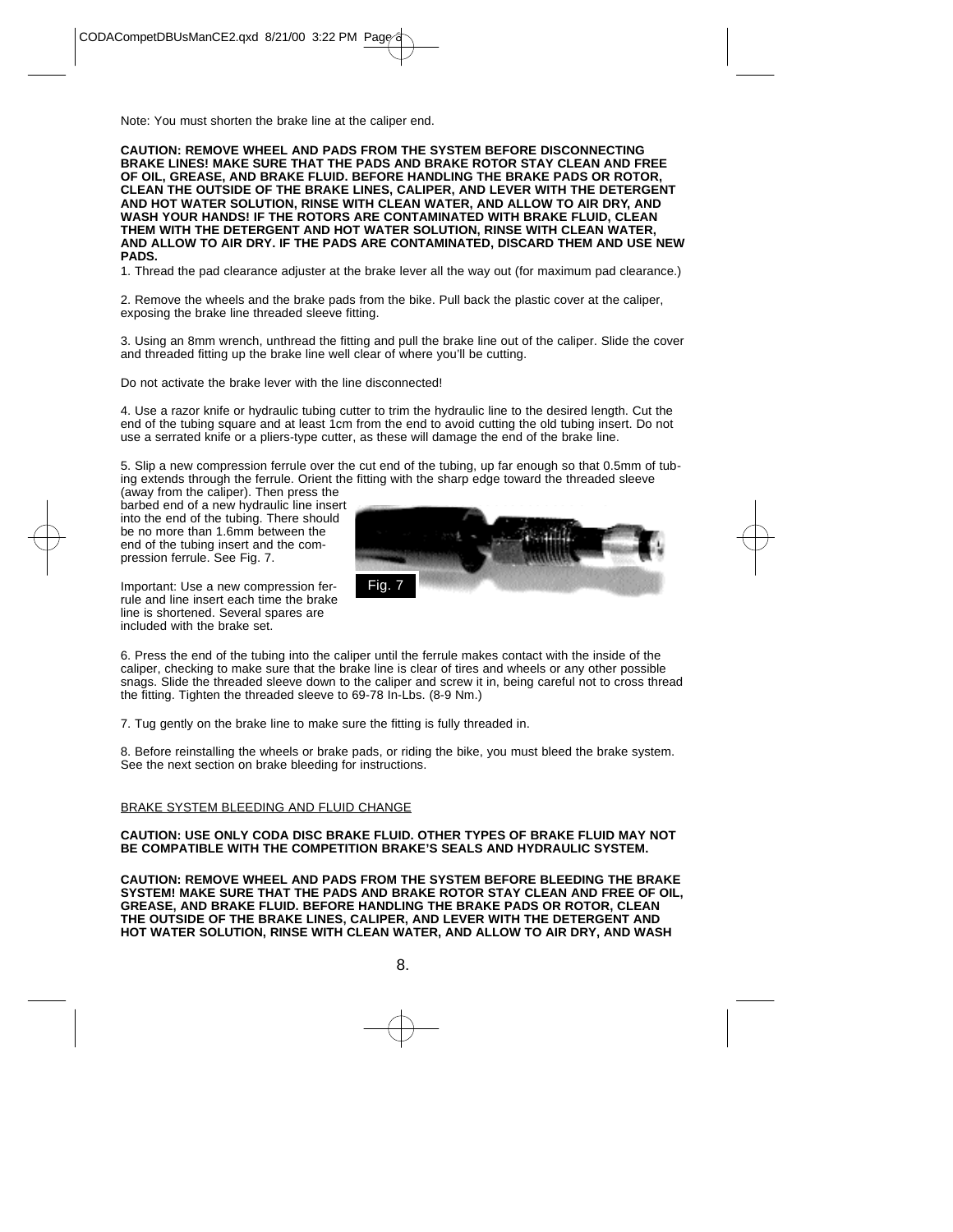#### **YOUR HANDS! IF THE ROTORS ARE CONTAMINATED WITH BRAKE FLUID, CLEAN THEM WITH THE DETERGENT AND HOT WATER SOLUTION, RINSE WITH CLEAN WATER, AND ALLOW TO AIR DRY. IF THE PADS ARE CONTAMINATED, DISCARD THEM AND USE NEW PADS.**

Whenever the system is opened up, the line should be bled out. If there is air in the system, the lever will feel soft and braking power will be reduced. When properly bled and adjusted you should be able to feel, through the lever, the pads solidly hitting the rotor. The brake should not feel spongy or squishy.

The brake bleeding kit (part # QBDS/ included with the brake system) includes 4 oz. CODA disc brake fluid, 2 - 10" lengths of tubing, 20cc syringe, and 4 compression ferrules and line inserts.

1. Remove the wheels and brake pads from the bike if you haven't already done so.

2. Thread the pad clearance adjuster at the brake lever all the way out counter-clockwise. Also make sure that the 2.5mm brake lever reach adjusting screw is not compressing the brake lever piston. Insert the vinyl handle of a T-handle hex wrench into the slot in the caliper so that the vinyl handle is held between the pistons. Make sure that the vinyl handle sits against the flat faces of the pistons and not against the pins in the center of the pistons.

3. Remove the rubber bleed screw covers from the caliper and master cylinder. If they are missing, make sure that the hole in the bleed screw is clean and free from mud or other contamination. Use a 1.5mm hex wrench or similar to remove dirt. Failure to clean out the bleed screw before bleeding will result in contamination of the fluid which will dramatically reduce the life of the internal seals.

4. Loosen the brake lever clamping bolt and turn the lever on the handlebar so that the bleed screw is oriented vertically up. Attach one hose to the master cylinder bleed screw and put the other end of the hose into a clean dry bottle.

Note: It may be easiest to hang the receptacle bottle on the handlebar with wire, a rubber band, or an old spoke. Be sure that both the fluid and the container stay clean. Do not re-use fluid which has been contaminated.

5. Attach the second hose to the syringe and fill the syringe with fluid. Invert the syringe and squeeze the syringe until all air is evacuated from the syringe and hose. Attach the hose from the syringe to the caliper bleed screw.

6. Use a 7mm wrench to open the master cylinder bleed screw 1/2 turn, and then open the caliper bleed screw 1/2 turn. Begin squeezing the syringe. Continue squeezing until the bleed screws are closed in step #10.

Note: if the syringe runs out of fluid, simply close the bleed screw on the caliper. Detach the hose from the bleed screw, refill the syringe, and start again.

7. While squeezing the syringe, begin tapping the caliper with the plastic handle of a screwdriver (the shock from the tapping will help to dislodge air pockets within the caliper). During this step, you may start seeing air bubbles moving through the upper length of hose and into the receptacle bottle.

8. Start tapping on the brake line, slowly moving up the line towards the brake lever, all the while squeezing the syringe.

9. Tap the master cylinder on the brake lever, and then slowly pull and release the brake lever several times to evacuate any air from the piston in the master cylinder, while continuing to push fluid through the system.

10. Once you are sure that all air has been evacuated from the system, close the bleed screw on the caliper, and then the one on the master cylinder. Tighten the bleed screws to 52-61 In-Lbs (6-7 Nm.) Remove the hoses from the bleed screws, and return the fluid in the receptacle bottle to the source bottle only if it does not appear contaminated or discolored.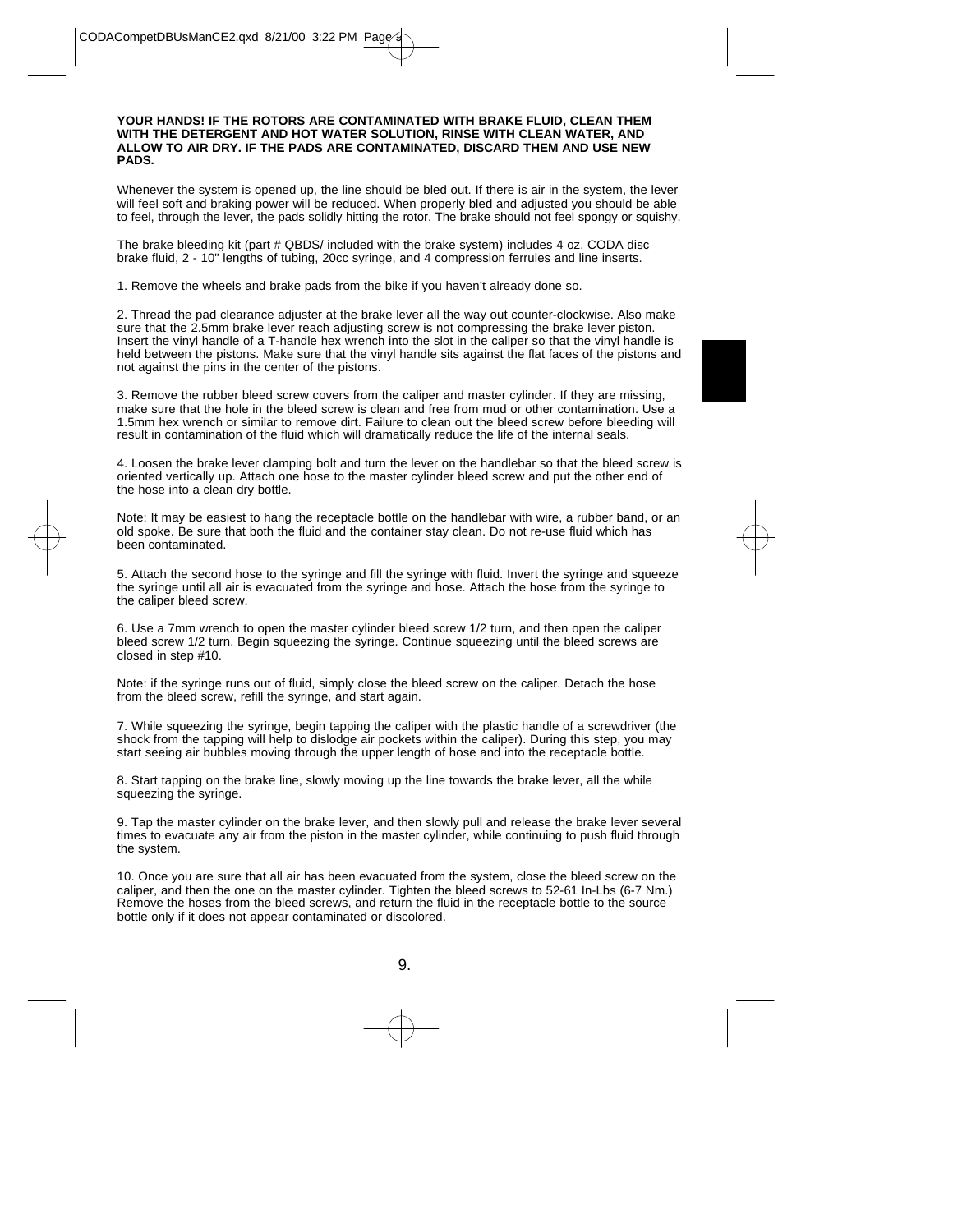11. Reposition the brake lever and tighten lever clamp bolt to 72-108 In-Lbs (8-12 Nm.) Pull firmly on the brake lever several times and check for leakage at the bleed screws and brake line fittings. The brake should feel firm as you pull against the vinyl T-handle. If it feels spongy there is still air in the system, and the brake should be re-bled. Once you are sure that there are no system leaks and all air has been removed from the brake, remove the vinyl T-handle from the caliper slot.

12. Before handling the brake pads or rotor, clean the outside of the lines, caliper, and lever with the detergent / hot water solution, and wash your hands. Also be sure to clean the slot in the caliper and the pistons with detergent and hot water. Rinse washed parts and allow to air dry, then re-install the pads and the wheel.

13. Adjust the brake lever reach with the 2.5mm socket screw and set the pad clearance using the adjusting barrel as described in the "PAD ADJUSTMENT" section above.

Note: Also clean the syringe and hoses with the detergent solution. Don't leave fluid in the syringe, as this will damage the seal in the syringe. REPLACEMENT OF BRAKE LINE

**CAUTION: USE ONLY CODA COMPETITION DISC BRAKE LINE REPLACEMENT KIT (PART # QBDT/110). OTHER BRAKE LINES MAY NOT BE COMPATIBLE WITH CODA BRAKE FLUID OR MAY BURST UNDER PRESSURE.**

**CAUTION: REMOVE WHEEL AND PADS FROM THE SYSTEM BEFORE DISCONNECTING BRAKE LINES! MAKE SURE THAT THE PADS AND BRAKE ROTOR STAY CLEAN AND FREE OF OIL, GREASE, AND BRAKE FLUID. BEFORE HANDLING THE BRAKE PADS OR ROTOR, CLEAN THE OUTSIDE OF THE BRAKE LINES, CALIPER, AND LEVER WITH THE DETERGENT AND HOT WATER SOLUTION, RINSE WITH CLEAN WATER, AND ALLOW TO AIR DRY, AND WASH YOUR HANDS! IF THE ROTORS ARE CONTAMINATED WITH BRAKE FLUID, CLEAN THEM WITH THE DETERGENT AND HOT WATER SOLUTION, RINSE WITH CLEAN WATER, AND ALLOW TO AIR DRY. IF THE PADS ARE CONTAMINATED, DISCARD THEM AND USE NEW PADS.**

The CODA brake line replacement kit includes new brake line, replacement compression ferrules, hydraulic line inserts, and two attached silver brake lever fittings.

Note: When replacing an entire brake line, you must attach the new line to the brake lever master cylinder first, and then to the caliper.

The procedure for replacement of the brake line is identical to that of shortening the brake line, except that the line must also be refit at the master cylinder.

1. First, remove the hydraulic line from the caliper as instructed in steps 1-3 of the "SHORTENING

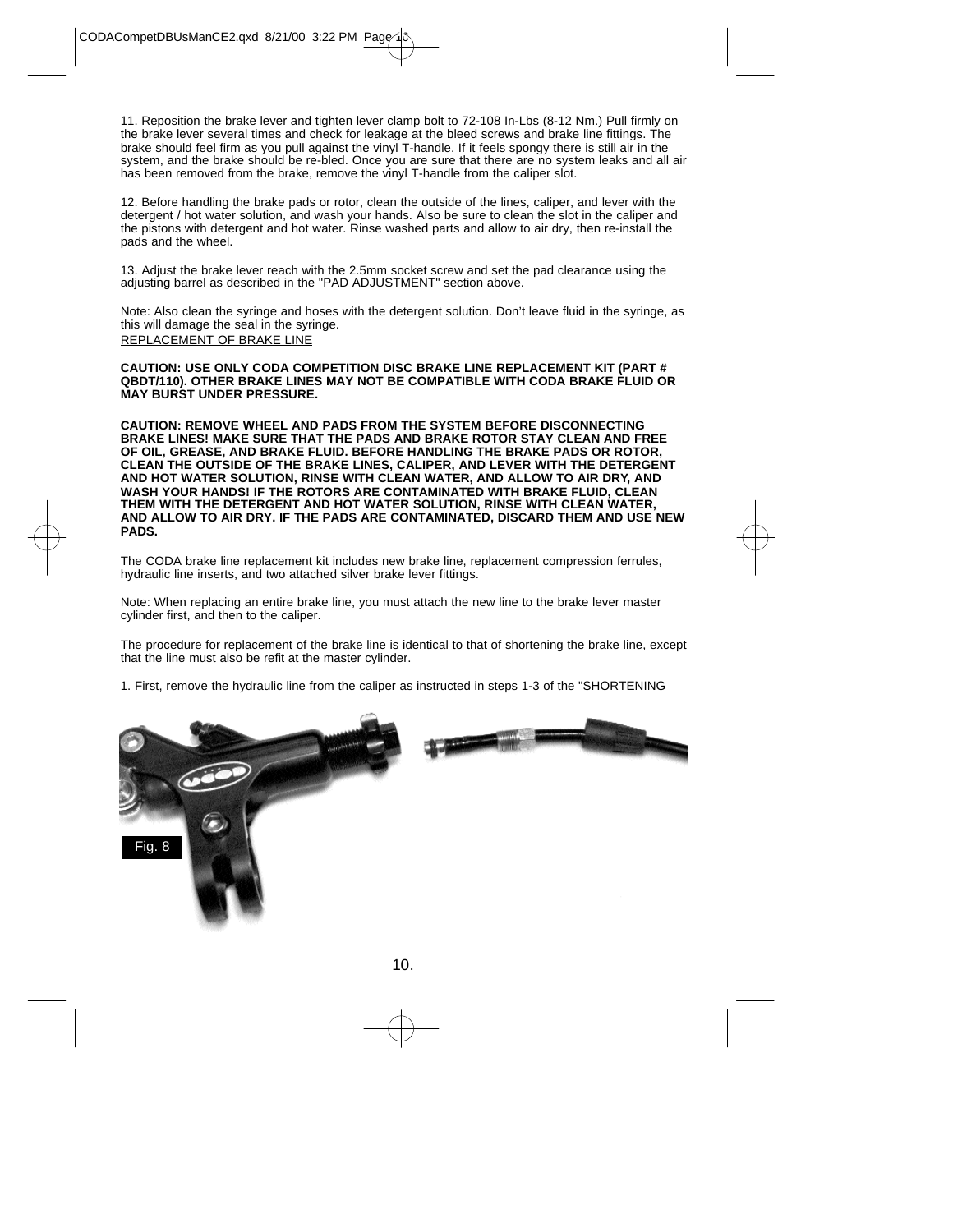BRAKE LINES" section above.

2. With an 8mm wrench, loosen the threaded fitting from the master cylinder while holding the pad clearance adjuster with an 11mm wrench, and pull the line out of the master cylinder.

3. Using the old line as a guide, cut the new line to length. Note that the new line is 110" long and has a silver O-ring master cylinder fitting at each end, so that one replacement line can be cut to replace both front and rear lines simultaneously.

4. Gently insert the end of the new replacement line with the silver O-ring fitting into the pad clearance adjuster on the brake lever, making sure not to damage the O-ring on the threads in the master cylinder. Replacement O-rings are available as kit # QC110/. Insert the threaded sleeve fitting and tighten to 69-78 In-Lbs (8-9 Nm.) Slip the black plastic cover from the old line over the threaded sleeve (see Fig. 8.)

Go to step 5 of the "SHORTENING BRAKE LINES" section to complete the procedure. Once the new line is installed, the system must be bled before the bike is ridden.

# PERIODIC MAINTENANCE

Perform the following steps every few months or as needed:

- 1. Lubricate the brake lever blade pivot with thick oil or grease.
- 2. Check to make sure that all bolts are tight to torque specification.

3. Remove the brake pads and check them for wear. See information above about the wear indicator on the brake pads. Clean the slot in the caliper body of mud and other contamination. Do not use compressed air to clean out the slot in the caliper body. Finish the job by cleaning the caliper body and slot with the detergent and hot water solution.

4. Check that the brake lever pivot bolts are tight. They should be reinstalled with Loctite 262 (red) on the bolt threads.

#### WARNINGS FOR THE CODA COMPETITION DISC BRAKE:

**THE CODA COMPETITION DISC BRAKE CALIPERS SHOULD ONLY BE MOUNTED TO A FRAME OR FORK WITH ORIGINAL EQUIPMENT INTEGRAL DISC BRAKE CALIPER MOUNTS. DO NOT ATTEMPT TO WELD, CLAMP, OR OTHERWISE ATTACH A DISC BRAKE MOUNT TO A FRAME OR FORK. DO NOT USE CALIPER MOUNTING ADAPTERS OR BRACKETS UNLESS THEY ARE MANUFACTURED BY OR SPECIFICALLY RECOMMENDED BY CODA. USE OF NON-STANDARD BRAKE CALIPER MOUNTS PLACES THE RIDER AT RISK OF PERSONAL INJURY OR DEATH.** 

**THE BRAKE CALIPER PADS MUST MAKE FULL CONTACT WITH THE BRAKE ROTOR. EACH WHEEL MUST BE INSERTED COMPLETELY INTO THE DROPOUTS AND SECURELY CLAMPED IN PLACE. IF THE SURFACES OF THE BRAKE PADS ARE NOT ALIGNED WITH THE ROTOR, BRAKE POWER MAY BE INSUFFICIENT, RESULTING IN A LOSS OF CONTROL OF THE BICY-CLE AND RISK OF INJURY OR DEATH TO THE RIDER.**

**INSPECT THE BRAKE LINES REGULARLY FOR ABRASIONS OR DAMAGE. DO NOT KINK OR BEND BRAKE LINES. IMMEDIATELY REPLACE ANY DAMAGED BRAKE LINES WITH GENUINE CODA REPLACEMENT BRAKE LINE ONLY. A DAMAGED BRAKE LINE MAY BURST, RESULT-ING IN A SUDDEN LOSS OF BRAKING POWER AND THE RIDER'S POSSIBLE INJURY OR DEATH.**

**THE CODA COMPETITION DISC BRAKE PADS REQUIRE 30 TO 40 COMPLETE STOPS TO BED**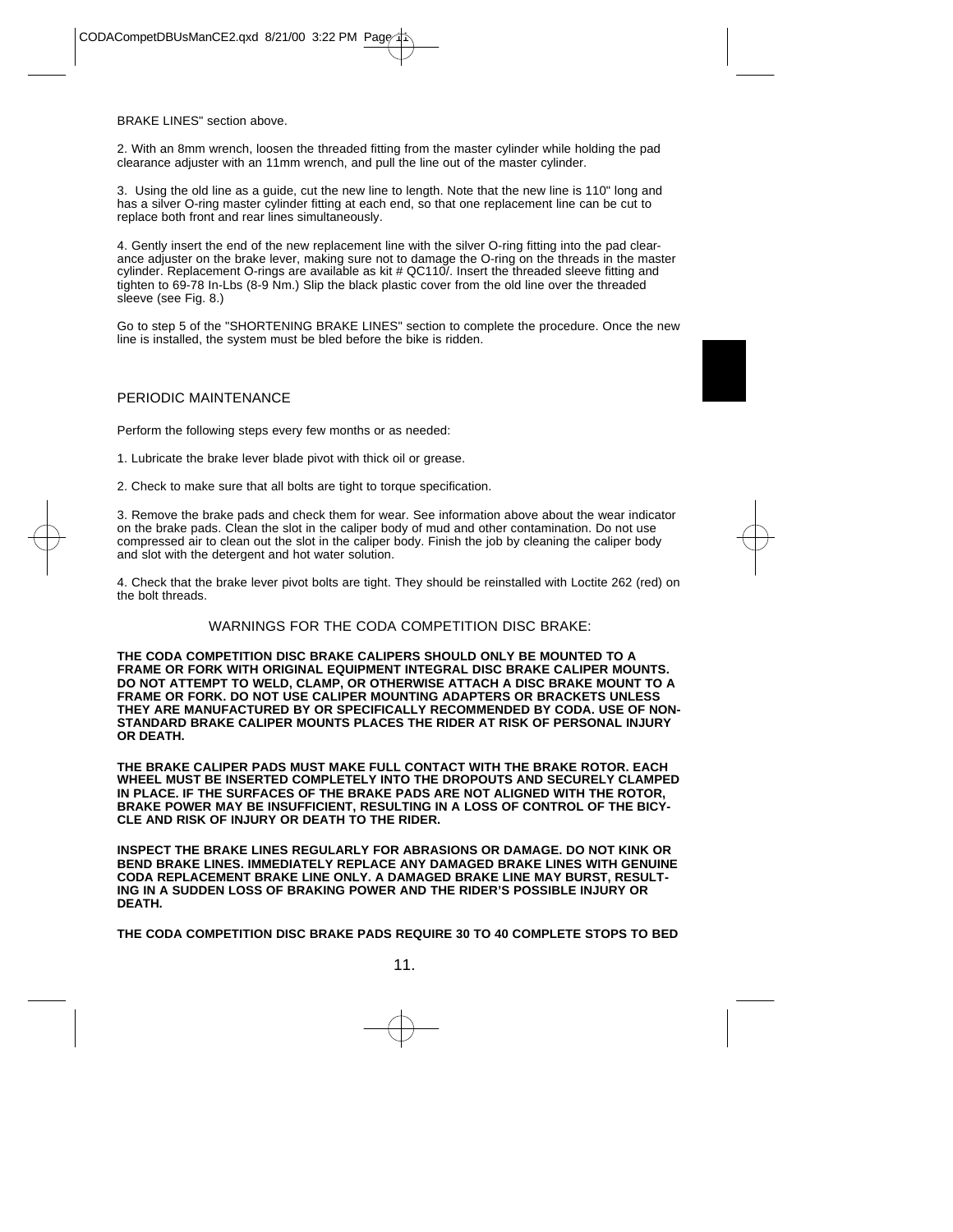**IN AND ACHIEVE FULL STOPPING POWER WHEN NEW. ADDITIONALLY, CODA COMPETITION DISC BRAKES SHOULD BE RIDDEN CAUTIOUSLY ON FLAT GROUND UNTIL THE RIDER IS ACCLIMATED TO THE FEEL AND POWER OF DISC BRAKES.**

**BE SURE THAT BOTH BRAKE PADS ARE IN THE CALIPER FOLLOWING WHEEL REMOVAL AND WHEN REINSTALLING WHEELS ON THE BIKE. ALSO, DO NOT CYCLE THE BRAKE LEVERS WITHOUT BOTH BRAKE PADS AND A ROTOR (OR PLASTIC PAD RETAINER) INSTALLED IN THE CALIPER. THE PISTONS MAY BE PUMPED PAST THEIR SEALS, RESULT-ING IN A LOSS OF HYDRAULIC FLUID.** 

**DISC BRAKE ROTORS, CALIPERS, AND PADS GET EXTREMELY HOT UNDER USE! SEVERE INJURY COULD RESULT FROM CONTACT WITH A HOT BRAKE. MIND YOUR LEGS AS WELL AS YOUR HANDS, AND BE SURE TO ALLOW THE BRAKES TO COOL COMPLETELY BEFORE SERVICING.** 

**WHEN WASHING A CODA DISC BRAKE EQUIPPED BICYCLE, BE CAREFUL NOT TO SPRAY OR WIPE GREASE, OIL, OR CHAIN LUBRICANT FROM THE BIKE'S HUBS OR DRIVETRAIN ONTO THE BRAKE ROTOR OR PADS. ADDITIONALLY, DO NOT USE ANY TYPE OF SPRAY LUBRICANT, WAX, OR POLISH NEAR THE BRAKE ROTORS OR PADS.** 

**ALWAYS WEAR SAFETY GLASSES WHEN SERVICING THE BRAKE SYSTEM OR OTHER COM-PONENTS OF YOUR BICYCLE. SEE THE CODA DISC BRAKE FLUID BOTTLE FOR WARNINGS ABOUT AVOIDING CONTACT WITH EYES.** 

# CODA WARRANTY

All CODA components are warrantied against manufacturing defects in materials and/or workmanship for a period of one year from the date of original retail purchase.

Not covered under warranty is damage resulting from improper installation, adjustment, or maintenance, lack or maintenance, alterations, crashes, or use judged by CODA to be excessive or abusive.

For warranty related questions or for more information on this or any CODA product, please feel free to contact us.

USA and Canada: (888) CODA-USA<br>Europe (EC): (31) 541-573580 Europe (EC): (31) 541-573580 Japan: (81) 722-99-9399

Australia: (61) 2-9979-5851

USA and Canada: custserv@cannondale.com<br>
Europe (EC): customagnetic entrope anno servicedeskeurope@cannondale.com

http://www.codausa.com http://www.cannondale.com

#### APPENDIX

List of CODA Competition Disc Brake specific replacement parts kits:

| QBDS/      | Bleeder / service kit                                                   |
|------------|-------------------------------------------------------------------------|
| QBDPAD/GRN | Brake pads, pair                                                        |
| QC111/     | Brake Pad Retainer, orange, for use when wheel is not installed on bike |